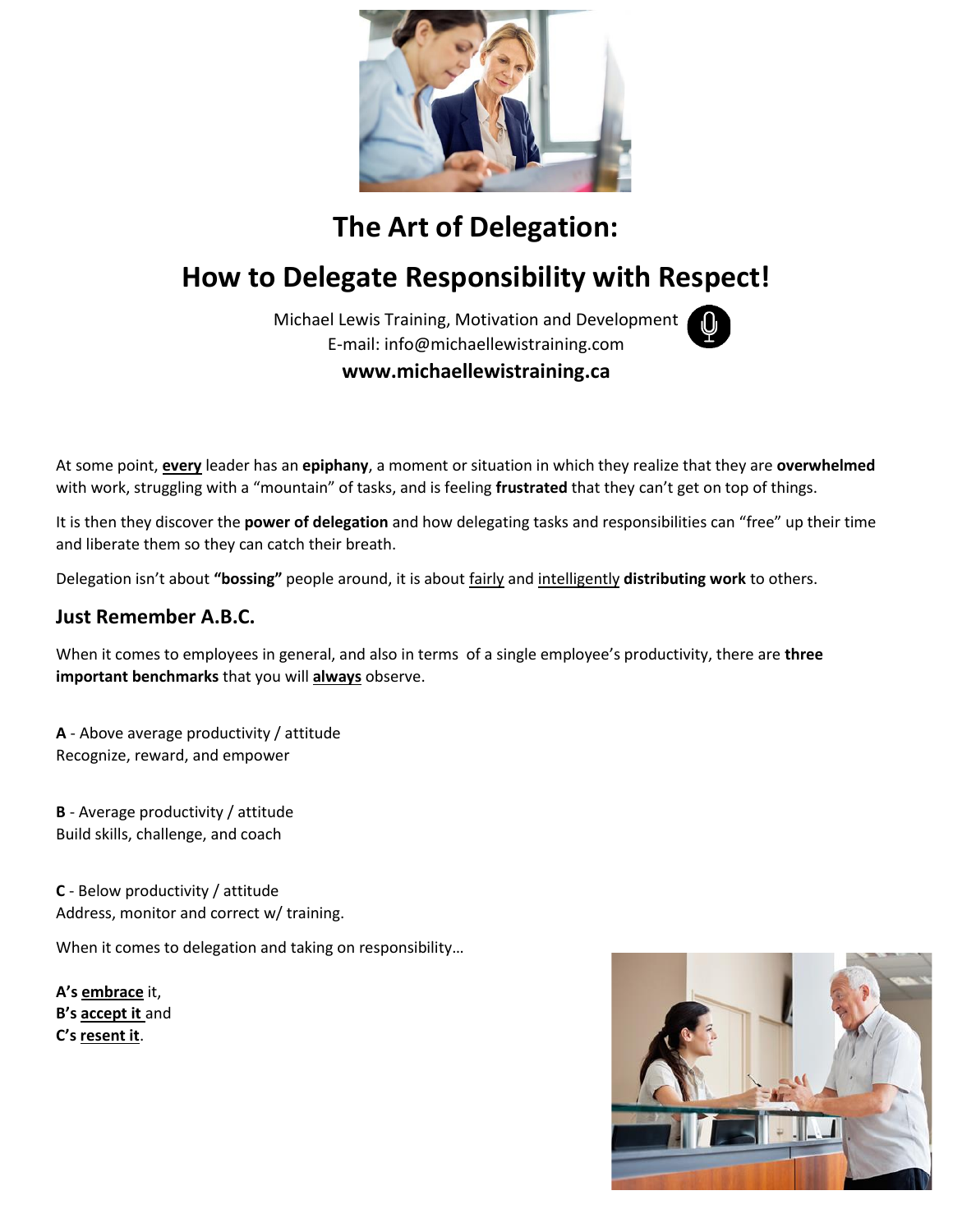# **Defining Delegation**

The **co-operative approach** to assigning responsibilities and completing tasks in the workplace!

#### **Delegation is...**

- · An essential productivity "tool".
- · Based on clear and defined workplace needs.
- · "Frees" the manager to manage and empower staff with new skills and abilities

Delegation requires...

- · Positive communication / mutual respect (earned).
- · Balanced, fair and regular evaluation.

#### **Pre- Delegation Requirements**

- 1. A clear definition of the task. *What exactly is the task(s)?*
- 2. A complete understanding of the depth / complexity of the task. *What are the steps and the expectation?*
- 3. An ability to provide clear instruction. *What will I need to say / do to ensure comprehension?*
- 4. A schedule that permits follow-up. *When will I follow-up to ensure that the task was completed to your satisfaction?*
- 5. A desire to provide objective and fair evaluation. *What will I say at completion of the task?*

## **Attitude IS Everything**

#### **Attitude more than anything drives success!**

1. Assess **your mental attitude** before assigning a task.

Get a sense of the employee's attitude / workload so you KNOW how to approach them.

- 2. Consider **the timing** of the request for both of you.
- 3. Mentally rehearse what you will want to say and how you want to explain the task.
- 4. **Teach Why**.

Emphasize the benefits of the task to ... the business /organization and the clients.

5. **Be business-like** in your tone, make friendly but firm eye contact.



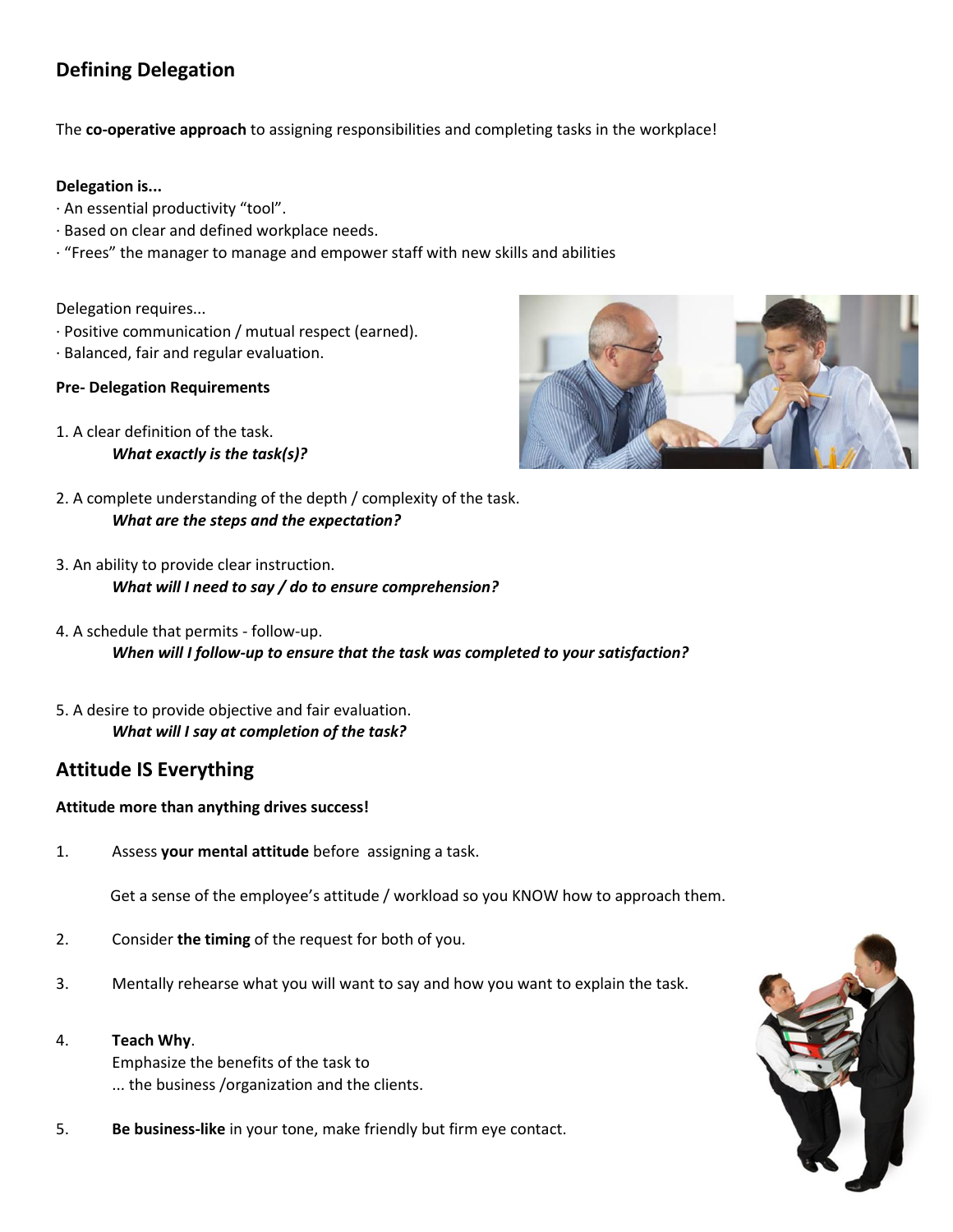# **A NOTE ABOUT CONTROL and POWER**

You may need to give up a belief that **ONLY YOU** can do the job correctly and thus delegation is impractical.

**DELEGATION** is the sharing of **CONTROL** by **empowering others** and in doing so you gain the **POWER** back as an effective trainer and respected leader.

## **Choose Your Approach**

**You will need to "teach / instruct" with consideration to the other person's ...**

a) Ability to learn and retain information. b) Level of self-responsibility / work independently. c) Ability / desire to seek assistance when required.

If they want or need to take **notes** ... encourage them. If they want or need to ask **questions** ... support them. If they need to learn **"hand's on"** ... show them.

BUT complete learning **(comprehension)** sometimes requires a complete demonstration that might require all of the above.

#### **PRIMER ON ASSERTIVENESS**

- a) Practice in advance what you want and need to say.
- b) Pick the place and time to ask.
- c) Ensure a degree of privacy and try to ensure face-to-face contact.
- d) If by phone, speak slightly slower and ascertain understanding as you proceed.

" I have a task that requires your attention and I thought of you".

**The task is ...**

**OR\_\_\_\_\_\_\_\_\_\_\_\_\_\_\_\_\_\_\_\_\_\_\_\_\_\_\_\_\_\_\_\_\_\_\_\_\_\_\_\_\_\_\_\_\_\_\_\_\_\_\_\_\_\_\_\_\_\_\_\_\_\_\_\_\_\_\_\_\_**



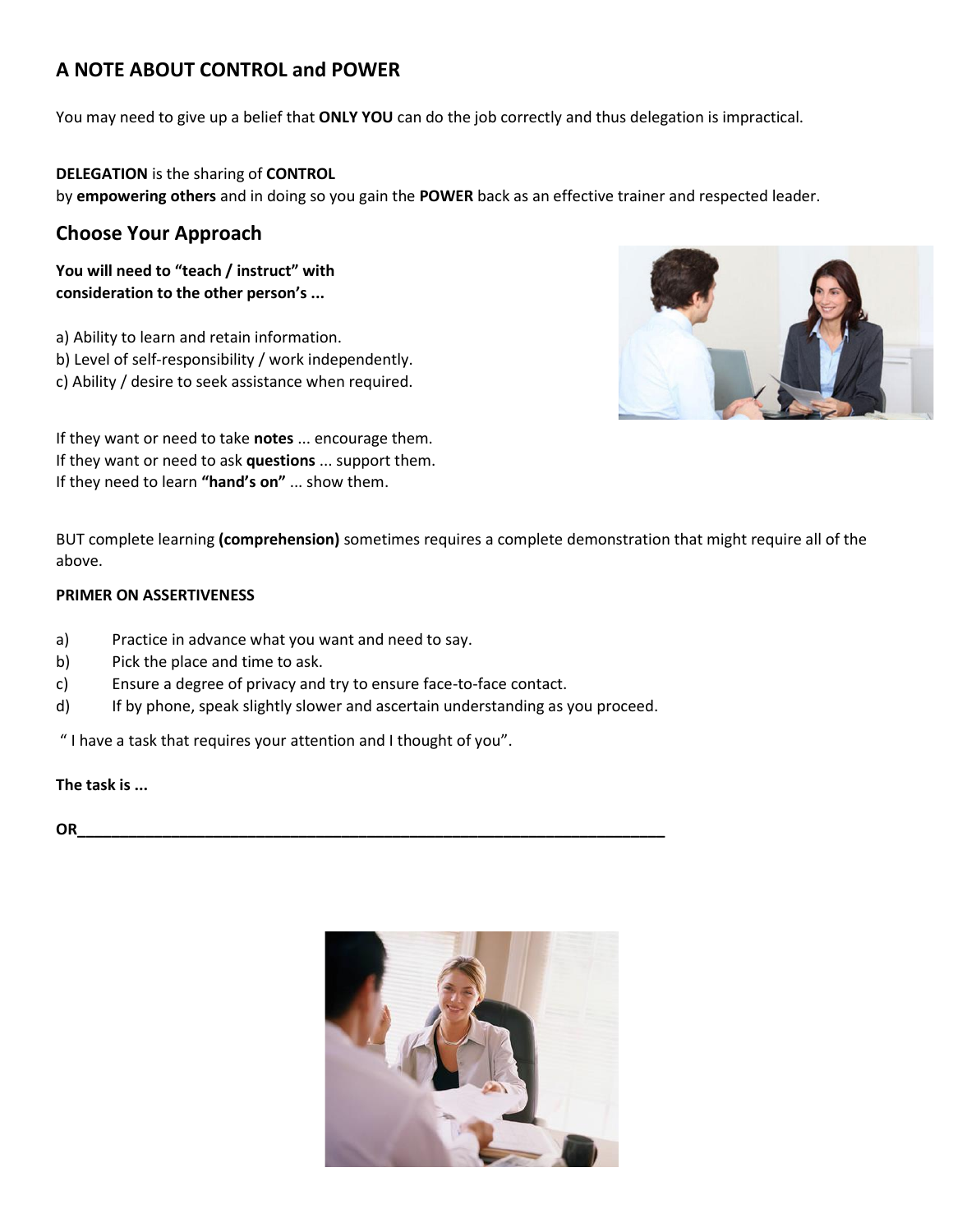# **Show Me / Tell Me Technique.**

- a) Show or demonstrate to the other person everything you want them to do... exactly the way you want it done.
- b) Ask them if they have any questions.
- c) Have them demonstrate the task completely in front of you to ensure the level of comprehension.
- d) Praise or correct as needed.
- e) Let Go ...and tell them when you'll "check back with them"
- f) Follow-up to assure completion and competence.
- g) Reward or correct as needed.

## **Set Your Limits, Share Your Expectations**

Limits INCLUDE

- · Deadlines for completion.
- · Available resources.

Expectations INCLUDE

- · Quality / accuracy of worked required
- · Reference to previous examples of excellence.

#### **Five Phrases... That Should Accompany Delegation**

- *1. I believe in you, and I know you can do it!*
- *2. Are you sure you understand my expectations?*
- *3. I'll drop by later to see how you're doing.*
- *4. If you really need assistance, call me!*
- 5*. Thank-you! I really appreciate your help!*

### **Let Go!**

Sometimes, there is a temptation to monitor a delegated task too closely and thus it evolves it into a "shared task".

**TRUE delegation** means *"letting go"* and allowing **TRUST** to form the employee / supervisor bond.

Some employees MAY need a higher degree of supervision but even in these cases the ultimate goal is a "**gradual and** *greater degree of independency". The supervisor should make a greater effort to extend the time between monitoring.*

IF they come to you BEFORE the task is completed with a need for further clarification or instruction.

#### **THIS IS AN OPPORTUNITY** ...

To determine if their question / query is VALID.

To determine your training/instructional effectiveness.

- To determine their ability to retain instruction.
- To engage the "Show Me / Tell Me" technique again.
- To teach the benefits of taking responsibility to learn.